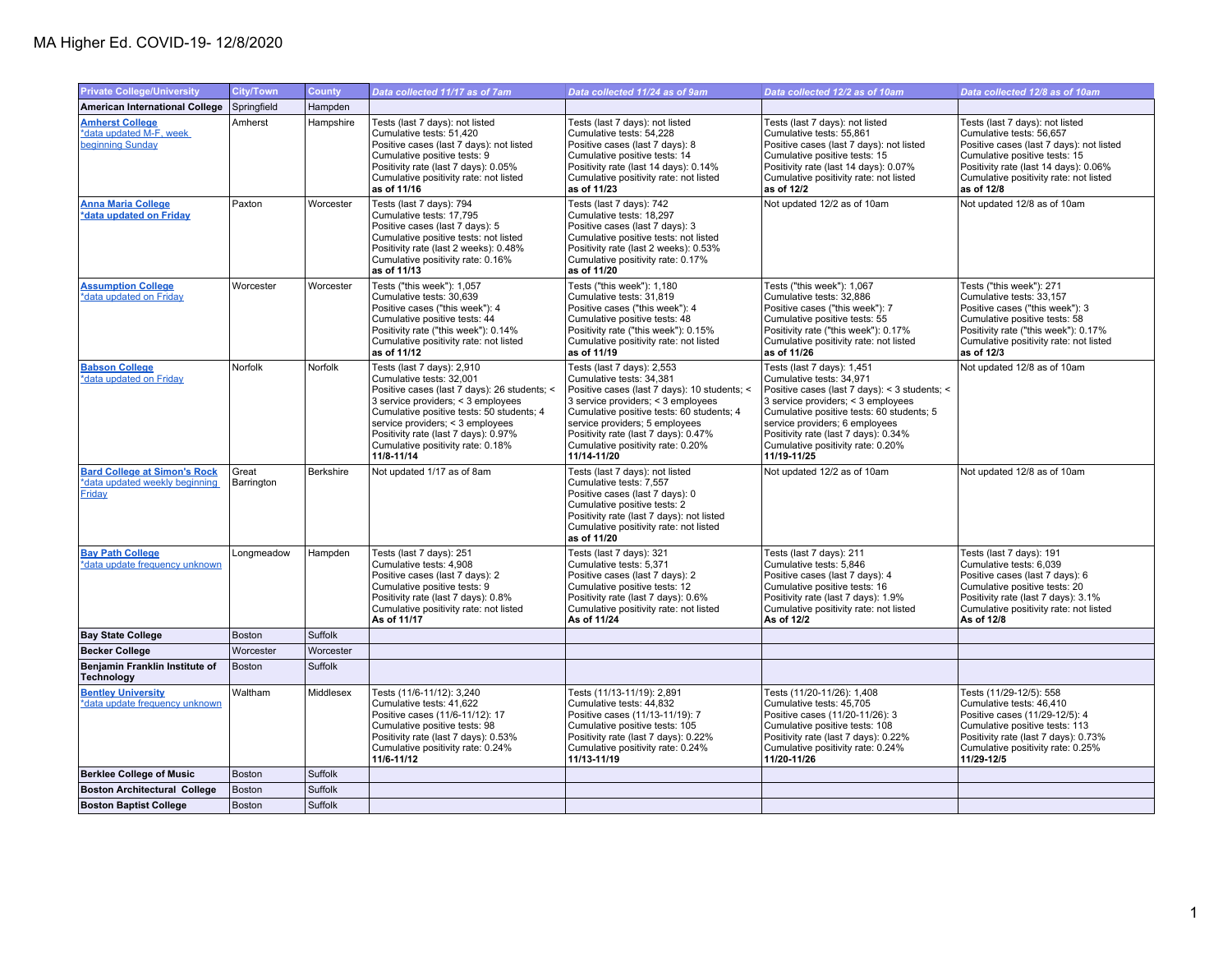| <b>Private College/University</b>                                           | <b>City/Town</b>     | County    | Data collected 11/17 as of 7am                                                                                                                                                                                                                   | Data collected 11/24 as of 9am                                                                                                                                                                                                                   | Data collected 12/2 as of 10am                                                                                                                                                                                                                 | Data collected 12/8 as of 10am                                                                                                                                                                                                                   |
|-----------------------------------------------------------------------------|----------------------|-----------|--------------------------------------------------------------------------------------------------------------------------------------------------------------------------------------------------------------------------------------------------|--------------------------------------------------------------------------------------------------------------------------------------------------------------------------------------------------------------------------------------------------|------------------------------------------------------------------------------------------------------------------------------------------------------------------------------------------------------------------------------------------------|--------------------------------------------------------------------------------------------------------------------------------------------------------------------------------------------------------------------------------------------------|
| <b>Boston College</b><br>*data updated T-F, week<br>beginning Monday        | <b>Chestnut Hill</b> | Middlesex | Tests (11/9-11/15): 9,704<br>Cumulative tests: 98,201<br>Positive cases (11/9-11/15): 25<br>Cumulative positive tests: 290<br>Positivity rate (11/9-11/15): 0.25%<br>Cumulative positivity rate: 0.29%<br>11/9-11/15                             | Tests (11/16-11/22): 10,981<br>Cumulative tests: 109,182<br>Positive cases (11/16-11/22): 63<br>Cumulative positive tests: 353<br>Positivity rate (11/16-11/22): 0.57%<br>Cumulative positivity rate: 0.32%<br>11/16-11/22                       | Tests (11/23-11/29): 6,829<br>Cumulative tests: 118,118<br>Positive cases (11/23-11/29): 63<br>Cumulative positive tests: 418<br>Positivity rate (11/23-11/29): 0.61%<br>Cumulative positivity rate: 0.35%<br>11/23-11/29                      | Tests (11/30-12/6): 8,630<br>Cumulative tests: 127,308<br>Positive cases (11/30-12/6): 43<br>Cumulative positive tests: 448<br>Positivity rate (11/30-12/6): not listed<br>Cumulative positivity rate: 0.35%<br>11/30-12/6                       |
| <b>Boston Graduate School of</b><br>Psyhcoanalysis                          | <b>Brookline</b>     |           |                                                                                                                                                                                                                                                  |                                                                                                                                                                                                                                                  |                                                                                                                                                                                                                                                |                                                                                                                                                                                                                                                  |
| <b>Boston Universtiv</b><br>*data updated daily                             | Boston               | Suffolk   | Tests (11/9-11/15): 32,624<br>Cumulative tests: 382,231<br>Positive cases (11/9-11/15): not listed<br>Cumulative positive tests: 359<br>Positivity rate (11/9-11/15): 0.17%<br>Cumulative positivity rate: 0.09%<br>11/9-11/15                   | Tests (11/16-11/22): 32,894<br>Cumulative tests: 415,125<br>Positive cases (11/16-11/22): not listed<br>Cumulative positive tests: 405<br>Positivity rate (11/16-11/22): not listed<br>Cumulative positivity rate: 0.10%<br>11/16-11/22          | Tests (11/24-11/30): 18,124<br>Cumulative tests: 443,950<br>Positive cases (11/24-11/30): not listed<br>Cumulative positive tests: 465<br>Positivity rate (11/24-11/30): not listed<br>Cumulative positivity rate: 0.10%<br>11/24-11/30        | Tests (11/30-12/6): 18,124<br>Cumulative tests: 469,119<br>Positive cases (11/30-12/6): not listed<br>Cumulative positive tests: 574<br>Positivity rate (11/30-12/6): not listed<br>Cumulative positivity rate: 0.12%<br>11/30-12/6              |
| <b>Brandeis University</b><br>*data updated daily, week<br>beginning Sunday | Waltham              | Middlesex | Tests (11/8-11/15): 6,168<br>Cumulative tests: 73,561<br>Positive cases (11/8-11/15): 0<br>Cumulative positive tests: not listed<br>Positivity rate (last 7 days): 0.06%<br>Cumulative positivity rate: not listed<br>11/8-11/15                 | Tests (11/16-11/22): 6,546<br>Cumulative tests: 79,654<br>Positive cases (11/16-11/22): 0<br>Cumulative positive tests: not listed<br>Positivity rate (last 7 days): 0.45%<br>Cumulative positivity rate: not listed<br>as of 11/22              | Tests (11/23-11/29): 2,119<br>Cumulative tests: 82,388<br>Positive cases (11/23-11/29): 3<br>Cumulative positive tests: not listed<br>Positivity rate (last 7 days): 0.45%<br>Cumulative positivity rate: not listed<br>as of 12/1             | Tests (11/30-12/4): 2,100<br>Cumulative tests: 83,865<br>Positive cases (11/30-12/4): 8<br>Cumulative positive tests: not listed<br>Positivity rate (last 7 days): 0.41%<br>Cumulative positivity rate: not listed<br>as of 12/8                 |
| <b>Cambridge College</b>                                                    | Cambridge            | Middlesex |                                                                                                                                                                                                                                                  |                                                                                                                                                                                                                                                  |                                                                                                                                                                                                                                                |                                                                                                                                                                                                                                                  |
| <b>Clark University</b><br>*data updated daily                              | Worcester            | Worcester | Tests (last 7 days): 6,139<br>Cumulative tests: 79,761<br>Positive cases (last 7 days): 14<br>Cumulative positive tests (last 30 days): 25<br>Positivity rate (last 7 days): not listed<br>Cumulative positivity rate: not listed<br>as of 11/16 | Tests (last 7 days): 4,023<br>Cumulative tests: 83,784<br>Positive cases (last 7 days): 11<br>Cumulative positive tests (last 30 days): 31<br>Positivity rate (last 7 days): not listed<br>Cumulative positivity rate: not listed<br>as of 11/23 | Tests (last 7 days): 1,018<br>Cumulative tests: 84,837<br>Positive cases (last 7 days): 5<br>Cumulative positive tests (last 30 days): 35<br>Positivity rate (last 7 days): not listed<br>Cumulative positivity rate: not listed<br>as of 12/1 | Tests (last 7 days): 977<br>Cumulative tests: not listed<br>Positive cases (last 7 days): 5<br>Cumulative positive tests (last 30 days): 35<br>Positivity rate (last 7 days): not listed<br>Cumulative positivity rate: not listed<br>as of 12/7 |
| <b>Curry College</b><br>*data updated week beginning<br>Thursday            | Milton               | Norfolk   | Tests (last 7 days): 1,673<br>Cumulative tests: 21,962<br>Positive cases (last 7 days): 7<br>Cumulative positive tests: 55<br>Positivity rate (last 7 days): not listed<br>Cumulative positivity rate (last 2 weeks):<br>0.22%<br>as of 11/10    | Tests (last 7 days): 1,904<br>Cumulative tests: 23,866<br>Positive cases (last 7 days): 7<br>Cumulative positive tests: 62<br>Positivity rate (last 7 days): not listed<br>Cumulative positivity rate (last 2 weeks):<br>0.39%<br>as of 11/18    | Tests (last 7 days): 1,513<br>Cumulative tests: 25,380<br>Positive cases (last 7 days): 11<br>Cumulative positive tests: 73<br>Positivity rate (last 7 days): not listed<br>Cumulative positivity rate (last 2 weeks):<br>0.52%<br>as of 11/25 | Not updated 12/8 as of 10am                                                                                                                                                                                                                      |
| <b>Dean College</b>                                                         | Franklin             | Norfolk   |                                                                                                                                                                                                                                                  |                                                                                                                                                                                                                                                  |                                                                                                                                                                                                                                                |                                                                                                                                                                                                                                                  |
| <b>Eastern Nazarene College</b><br>*data update frequency unknown           | Quincy               | Norfolk   | Tests (last 7 days): not listed<br>Cumulative tests: 3,055<br>Positive cases (last 7 days): not listed<br>Cumulative positive tests: 5<br>Positivity rate (last 7 days): not listed<br>Cumulative positivity rate: not listed<br>as of 11/13     | Tests (last 7 days): not listed<br>Cumulative tests: 3,368<br>Positive cases (last 7 days): not listed<br>Cumulative positive tests: 5<br>Positivity rate (last 7 days): not listed<br>Cumulative positivity rate: not listed<br>as of 11/20     | Not updated 12/2 as of 10am                                                                                                                                                                                                                    | Tests (last 7 days): not listed<br>Cumulative tests: 3,512<br>Positive cases (last 7 days): not listed<br>Cumulative positive tests: 6<br>Positivity rate (last 7 days): not listed<br>Cumulative positivity rate: not listed<br>as of 12/3      |
| <b>Elms College</b><br>*data update frequency unknown                       | Chicopee             | Hampden   | Tests (last 2 weeks): 411<br>Cumulative tests: 3,932<br>Positive cases (last 2 weeks): 2<br>Cumulative positive tests: 5<br>Positivity rate (last 2 weeks): 0.49%<br>Cumulative positivity rate: 0.12%<br>as of 11/17                            | Tests (last 2 weeks): 395<br>Cumulative tests: 4,267<br>Positive cases (last 2 weeks): 0<br>Cumulative positive tests: 5<br>Positivity rate (last 2 weeks): 0%<br>Cumulative positivity rate: 0.12%<br>as of 11/24                               | Tests (last 2 weeks): 0<br>Cumulative tests: 4,274<br>Positive cases (last 2 weeks): 0<br>Cumulative positive tests: 5<br>Positivity rate (last 2 weeks): 0%<br>Cumulative positivity rate: 0%<br>as of 11/30                                  | Tests (last 2 weeks): 13<br>Cumulative tests: 4,234<br>Positive cases (last 2 weeks): 0<br>Cumulative positive tests: 5<br>Positivity rate (last 2 weeks): 0%<br>Cumulative positivity rate: 0%<br>as of 12/8                                    |
| <b>Emerson College</b><br>*data updated daily, week<br>beginning Sunday     | <b>Boston</b>        | Suffolk   | Tests (11/9-11/15): 3,674<br>Cumulative tests: 43.696<br>Positive cases (11/9-11/15): 3<br>Cumulative positive tests: 32<br>Positivity rate (11/9-11/15): 0.08%<br>Cumulative positivity rate: 0.07%<br>11/9-11/15                               | Tests (11/16-11/22): 4,080<br>Cumulative tests: 47.776<br>Positive cases (11/16-11/22): 16<br>Cumulative positive tests: 48<br>Positivity rate (11/16-11/22): 0.39%<br>Cumulative positivity rate: 0.10%<br>11/16-11/22                          | Tests (11/23-11/29): 1,943<br>Cumulative tests: 49.826<br>Positive cases (11/23-11/29): 4<br>Cumulative positive tests: 54<br>Positivity rate (11/23-11/29): 0.21%<br>Cumulative positivity rate: 0.11%<br>11/23-11/29                         | Not updated 12/8 as of 10am                                                                                                                                                                                                                      |
| <b>Emmanuel College</b>                                                     | <b>Boston</b>        | Suffolk   |                                                                                                                                                                                                                                                  |                                                                                                                                                                                                                                                  |                                                                                                                                                                                                                                                |                                                                                                                                                                                                                                                  |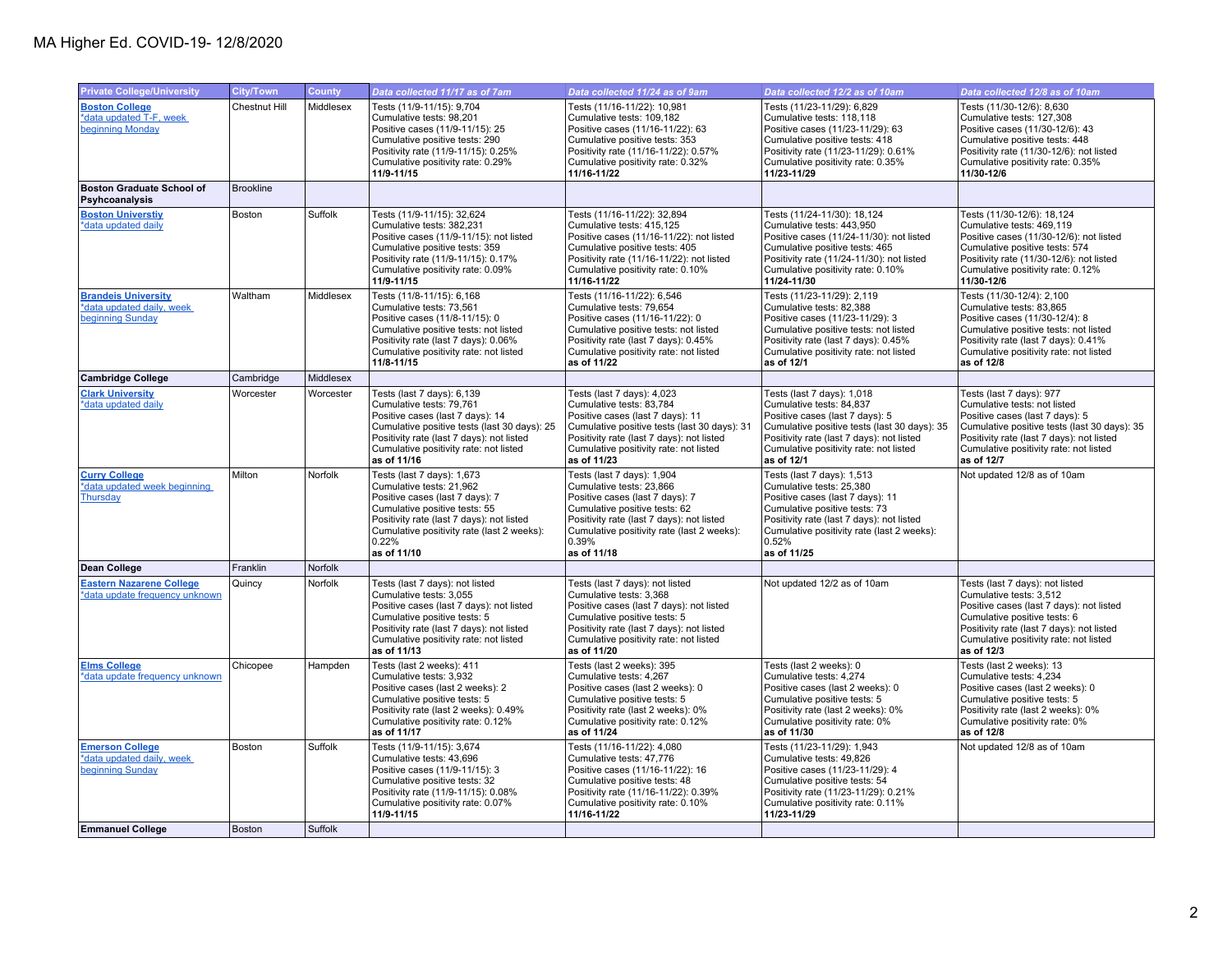| <b>Private College/University</b>                                                                        | <b>City/Town</b>                        | <b>County</b>  | Data collected 11/17 as of 7am                                                                                                                                                                                                                                         | Data collected 11/24 as of 9am                                                                                                                                                                                                                                        | Data collected 12/2 as of 10am                                                                                                                                                                                                                                                                    | Data collected 12/8 as of 10am                                                                                                                                                                                                                                                                     |
|----------------------------------------------------------------------------------------------------------|-----------------------------------------|----------------|------------------------------------------------------------------------------------------------------------------------------------------------------------------------------------------------------------------------------------------------------------------------|-----------------------------------------------------------------------------------------------------------------------------------------------------------------------------------------------------------------------------------------------------------------------|---------------------------------------------------------------------------------------------------------------------------------------------------------------------------------------------------------------------------------------------------------------------------------------------------|----------------------------------------------------------------------------------------------------------------------------------------------------------------------------------------------------------------------------------------------------------------------------------------------------|
| <b>Endicott College</b><br>*data updated week beginning<br>Sunday                                        | Beverly                                 | <b>Essex</b>   | Tests (last 7 days): 2,839<br>Cumulative tests: 30,969<br>Positive cases (last 7 days): 19<br>Cumulative positive tests: 55<br>Positivity rate (last 7 days): 0.64% for<br>students, 0% for faculty and staff<br>Cumulative positivity rate: not listed<br>as of 11/14 | Tests (last 7 days): 2,540<br>Cumulative tests: 35,515<br>Positive cases (last 7 days): 9<br>Cumulative positive tests: 64<br>Positivity rate (last 7 days): 0.34% for<br>students, 0% for faculty and staff<br>Cumulative positivity rate: not listed<br>as of 11/21 | Tests (last 7 days): 2,540<br>Cumulative tests: 35,016<br>Positive cases (last 7 days): 3 students;<br>1 faculty/staff<br>Cumulative positive tests: 73<br>Positivity rate (last 7 days): 1.37% for<br>students, 0.72% for faculty/staff<br>Cumulative positivity rate: not listed<br>as of 11/28 | Tests (last 7 days): 619<br>Cumulative tests: 35,072<br>Positive cases (last 7 days): 2 students;<br>3 faculty/staff<br>Cumulative positive tests: 73<br>Positivity rate (last 7 days): 1.18% for<br>students, 0.67% for faculty and staff<br>Cumulative positivity rate: not listed<br>as of 12/5 |
| <b>Fisher College</b>                                                                                    | <b>Boston</b>                           | Suffolk        |                                                                                                                                                                                                                                                                        |                                                                                                                                                                                                                                                                       |                                                                                                                                                                                                                                                                                                   |                                                                                                                                                                                                                                                                                                    |
| <b>Gordon College</b>                                                                                    | Wenham                                  | <b>Essex</b>   |                                                                                                                                                                                                                                                                        |                                                                                                                                                                                                                                                                       |                                                                                                                                                                                                                                                                                                   |                                                                                                                                                                                                                                                                                                    |
| <b>Hampshire College</b><br>*data updated week beginning<br>Wednesday                                    | Amherst                                 | Hampshire      | Tests (11/6-11/12): 350<br>Cumulative tests: 4,574<br>Positive cases (11/6-11/12): 3<br>Cumulative positive tests: 4<br>Positivity rate (11/6-11/12): not listed<br>Cumulative positivity rate: not listed<br>11/6-11/12                                               | Tests (11/13-11/19): 572<br>Cumulative tests: 5,241<br>Positive cases (11/13-11/19): 1<br>Cumulative positive tests: 6<br>Positivity rate (11/13-11/19): not listed<br>Cumulative positivity rate: not listed<br>11/13-11/19                                          | Tests (11/20-11/26): 180<br>Cumulative tests: 5,326<br>Positive cases (11/20-11/26): 1<br>Cumulative positive tests: 8<br>Positivity rate (11/20-11/26): not listed<br>Cumulative positivity rate: not listed<br>11/20-11/26                                                                      | Tests (11/27-12/3): 245<br>Cumulative tests: 5,326<br>Positive cases (11/27-12/3): 0<br>Cumulative positive tests: 8<br>Positivity rate (11/27-12/3): not listed<br>Cumulative positivity rate: not listed<br>11/27-12/3                                                                           |
| <b>Harvard University</b><br>*data updated daily                                                         | Cambridge                               | Middlesex      | Tests (last 7 days): 17,393<br>Cumulative tests: 194,924<br>Positive cases (last 7 days): 55<br>Cumulative positive tests: 165<br>Positivity rate (last 7 days): 0.32%<br>Cumulative positivity rate: not listed<br>as of 11/15                                        | Tests (last 7 days): 16,749<br>Cumulative tests: 212,205<br>Positive cases (last 7 days): 47<br>Cumulative positive tests: 219<br>Positivity rate (last 7 days): 0.28%<br>Cumulative positivity rate: not listed<br>as of 11/22                                       | Tests (last 7 days): 10,060<br>Cumulative tests: 228,203<br>Positive cases (last 7 days): 40<br>Cumulative positive tests: 273<br>Positivity rate (last 7 days): 0.4%<br>Cumulative positivity rate: not listed<br>as of 12/1                                                                     | Tests (last 7 days): 10,060<br>Cumulative tests: 228,203<br>Positive cases (last 7 days): 40<br>Cumulative positive tests: 273<br>Positivity rate (last 7 days): 0.4%<br>Cumulative positivity rate: not listed<br>as of 12/1                                                                      |
| <b>Harvard Extension School</b>                                                                          | Cambridge                               | Middlesex      |                                                                                                                                                                                                                                                                        |                                                                                                                                                                                                                                                                       |                                                                                                                                                                                                                                                                                                   |                                                                                                                                                                                                                                                                                                    |
| <b>Hellenic College</b>                                                                                  | <b>Brookline</b>                        | <b>Norfolk</b> |                                                                                                                                                                                                                                                                        |                                                                                                                                                                                                                                                                       |                                                                                                                                                                                                                                                                                                   |                                                                                                                                                                                                                                                                                                    |
| <b>Holy Cross College</b><br>*data updated daily                                                         | Worcester                               | Worcester      | Tests (last 7 days): 1,963<br>Cumulative tests: 18,568<br>Positive cases (last 7 days): 0<br>Cumulative positive tests: 26<br>Positivity rate (last 7 days): 0.20%<br>Cumulative positivity rate: not listed<br>as of 11/17                                            | Tests (last 7 days): 1,878<br>Cumulative tests: 20,543<br>Positive cases (last 7 days): 10<br>Cumulative positive tests: 33<br>Positivity rate (last 7 days): 0.35%<br>Cumulative positivity rate: not listed<br>as of 11/24                                          | Tests (last 7 days): 1,048<br>Cumulative tests: 22,295<br>Positive cases (last 7 days): 3<br>Cumulative positive tests: 37<br>Positivity rate (last 7 days): 0.23%<br>Cumulative positivity rate: not listed<br>as of 12/1                                                                        | Tests (last 7 days): 1,281<br>Cumulative tests: 23,628<br>Positive cases (last 7 days): 7<br>Cumulative positive tests: 44<br>Positivity rate (last 7 days): 0.50%<br>Cumulative positivity rate: not listed<br>as of 12/8                                                                         |
| <b>Laboure College</b>                                                                                   | Boston                                  | Suffolk        | Tests (11/4-11/10): 1,378<br>Cumulative tests: not listed<br>Positive cases (11/4-11/10): 2<br>Cumulative positive tests: 7<br>Positivity rate (11/4-11/10): not listed<br>Cumulative positivity rate: not listed<br>as of 11/10                                       | Tests (11/11-11/17): 1,377<br>Cumulative tests: not listed<br>Positive cases (11/11-11/17): 1<br>Cumulative positive tests: 8<br>Positivity rate (11/11-11/17): not listed<br>Cumulative positivity rate: not listed<br>as of 11/17                                   | Tests (11/18-11/24): 1,377<br>Cumulative tests: not listed<br>Positive cases (11/18-11/24): 1<br>Cumulative positive tests: 9<br>Positivity rate (11/18-11/24): not listed<br>Cumulative positivity rate: not listed<br>as of 11/24                                                               | Tests (11/25-12/1): 1,375<br>Cumulative tests: not listed<br>Positive cases (11/25-12/1): 6<br>Cumulative positive tests: 15<br>Positivity rate (11/25-12/1): not listed<br>Cumulative positivity rate: not listed<br>as of 12/1                                                                   |
| <b>Lasell College</b><br>*data updated daily                                                             | Newton                                  | Middlesex      | Tests (last 7 days): 2,324<br>Cumulative tests: 20,726<br>Positive cases (last 7 days): 6<br>Cumulative positive tests: 17<br>Positivity rate (last 7 days): not listed<br>Cumulative positivity rate: 0%<br>as of 11/13                                               | Tests (last 7 days): 1,922<br>Cumulative tests: 22,648<br>Positive cases (last 7 days): 9<br>Cumulative positive tests: 26<br>Positivity rate (last 7 days): not listed<br>Cumulative positivity rate: 0%<br>as of 11/20                                              | Tests (last 7 days): 822<br>Cumulative tests: 24,569<br>Positive cases (last 7 days): 4<br>Cumulative positive tests: 41<br>Positivity rate (last 7 days): not listed<br>Cumulative positivity rate: 0.17%<br>as of 12/1                                                                          | Tests (last 7 days): 1,675<br>Cumulative tests: 25,978<br>Positive cases (last 7 days): 6<br>Cumulative positive tests: 46<br>Positivity rate (last 7 days): not listed<br>Cumulative positivity rate: 0.18%<br>as of 12/8                                                                         |
| <b>Lesley University</b>                                                                                 | Cambridge                               | Middlesex      |                                                                                                                                                                                                                                                                        |                                                                                                                                                                                                                                                                       |                                                                                                                                                                                                                                                                                                   |                                                                                                                                                                                                                                                                                                    |
| <b>Massachusetts College of</b><br><b>Pharmacy and Health Sciences</b><br>*data update frequency unknown | Boston/Worcest<br>er/Manchester.<br>NH. | Suffolk        | Tests (last 7 days): not listed<br>Cumulative tests: 46,699<br>Positive cases (last 7 days): not listed<br>Cumulative positive tests: 68<br>Positivity rate (last 7 days): not listed<br>Cumulative positivity rate: 0.15%<br>as of 11/16                              | Tests (last 7 days): not listed<br>Cumulative tests: 50,585<br>Positive cases (last 7 days): not listed<br>Cumulative positive tests: 87<br>Positivity rate (last 7 days): not listed<br>Cumulative positivity rate: 0.17%<br>as of 11/23                             | Tests (last 7 days): not listed<br>Cumulative tests: 53,624<br>Positive cases (last 7 days): not listed<br>Cumulative positive tests: 118<br>Positivity rate (last 7 days): not listed<br>Cumulative positivity rate: 0.22%<br>as of 12/1                                                         | Tests (last 7 days): not listed<br>Cumulative tests: 55,399<br>Positive cases (last 7 days): not listed<br>Cumulative positive tests: 156<br>Positivity rate (last 7 days): not listed<br>Cumulative positivity rate: 0.28%<br>as of 12/8                                                          |
| <b>Massachusetts Institute of</b><br><b>Technology</b><br>*data updated daily                            | Cambridge                               | Middlesex      | Tests (last 7 days): 13,705<br>Cumulative tests: 195,727<br>Positive cases (last 7 days): 33<br>Cumulative positive tests: 178<br>Weekly positivity rate (last 7 days): 0.24%<br>Cumulative positivity rate: 0.09%<br>as of 11/17                                      | Tests (last 7 days): 4,163<br>Cumulative tests: 212,102<br>Positive cases (last 7 days): 2<br>Cumulative positive tests: 205<br>Weekly positivity rate (last 7 days): 0.05%<br>Cumulative positivity rate: 0.10%<br>as of 11/24                                       | Tests (last 7 days): 7,802<br>Cumulative tests: 224, 115<br>Positive cases (last 7 days): 16<br>Cumulative positive tests: 236<br>Weekly positivity rate (last 7 days): 0.21%<br>Cumulative positivity rate: 0.11%<br>as of 12/2                                                                  | Tests (last 7 days): 11,512<br>Cumulative tests: 235,227<br>Positive cases (last 7 days): 24<br>Cumulative positive tests: 266<br>Weekly positivity rate (last 7 days): 0.21%<br>Cumulative positivity rate: 0.11%<br>as of 12/8                                                                   |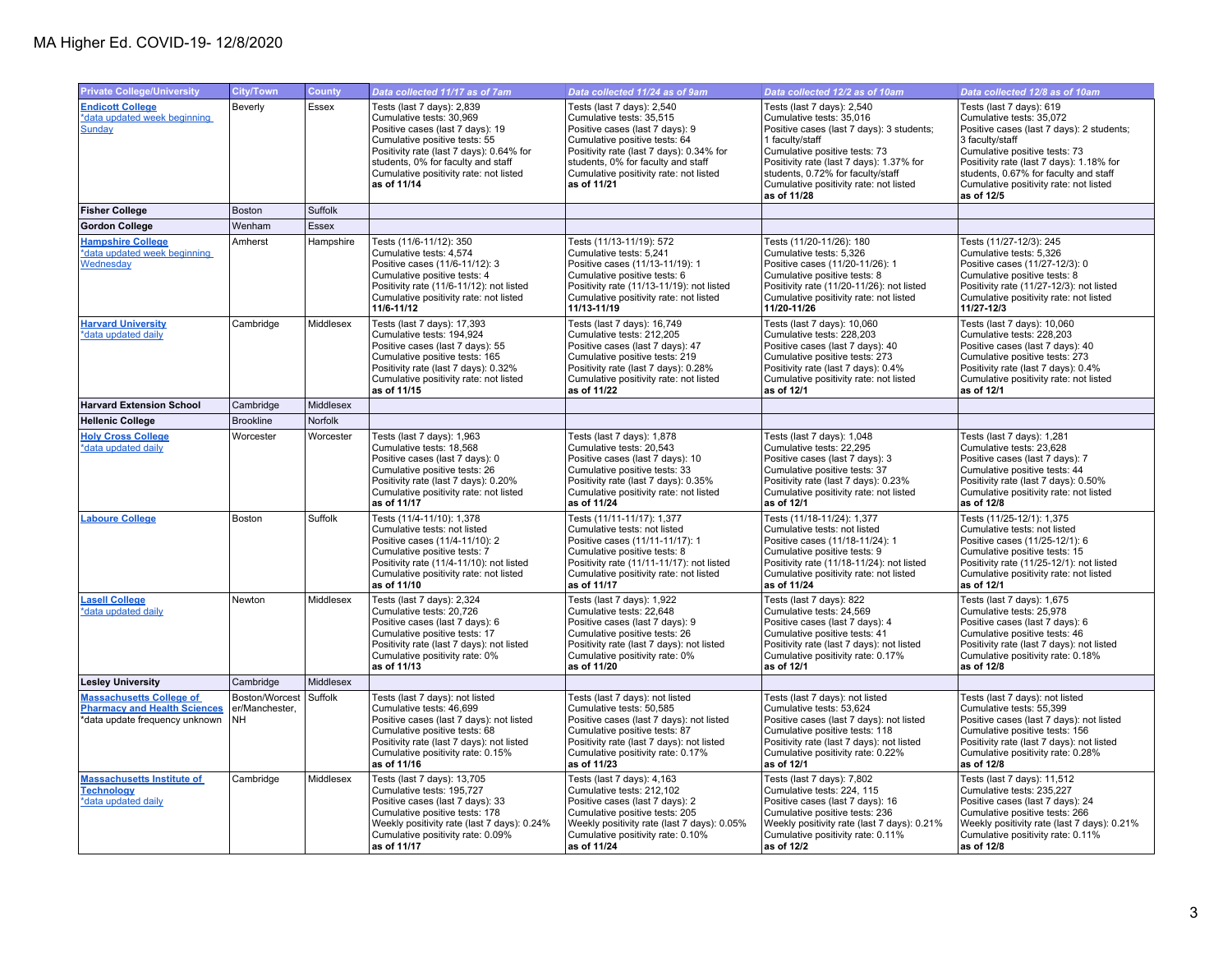| <b>Private College/University</b>                                                     | <b>City/Town</b> | <b>County</b> | Data collected 11/17 as of 7am                                                                                                                                                                                                        | Data collected 11/24 as of 9am                                                                                                                                                                                                  | Data collected 12/2 as of 10am                                                                                                                                                                                                  | Data collected 12/8 as of 10am                                                                                                                                                                                               |
|---------------------------------------------------------------------------------------|------------------|---------------|---------------------------------------------------------------------------------------------------------------------------------------------------------------------------------------------------------------------------------------|---------------------------------------------------------------------------------------------------------------------------------------------------------------------------------------------------------------------------------|---------------------------------------------------------------------------------------------------------------------------------------------------------------------------------------------------------------------------------|------------------------------------------------------------------------------------------------------------------------------------------------------------------------------------------------------------------------------|
| <b>Merrimack College</b><br>*data updated week beginning<br>Tuesday                   | North Andover    | Essex         | Tests (11/9-11/15): 4,768<br>Cumulative tests: 61,411<br>Positive cases (11/9-11/15): 13<br>Cumulative positive tests: 167<br>Positivity rate (11/9-11/15): 0.273%<br>Cumulative positivity rate: 0.271%<br>11/9-11/15                | Tests (11/16-11/22): 5,023<br>Cumulative tests: 66,382<br>Positive cases (11/9-11/15): 53<br>Cumulative positive tests: 220<br>Positivity rate (11/16-11/22): 1.055%<br>Cumulative positivity rate: 0.330%<br>11/16-11/22       | Tests (11/23-11/29): 1,132<br>Cumulative tests: 67,502<br>Positive cases (11/23-11/29): 13<br>Cumulative positive tests: 233<br>Positivity rate (11/23-11/29): 1.148%<br>Cumulative positivity rate: 0.344%<br>11/23-11/29      | Tests (11/30-12/6): 732<br>Cumulative tests: 68,222<br>Positive cases (11/30-12/6): 11<br>Cumulative positive tests: 244<br>Positivity rate (11/30-12/6): 1.503%<br>Cumulative positivity rate: 0.356%<br>11/30-12/6         |
| <b>Montserrat College of Art</b><br>*data updated weekly beginning<br><b>Thursday</b> | Beverly          | Essex         | Tests (11/6-11/12): 314<br>Cumulative tests: 1,388<br>Positive cases (11/6-11/12): 1<br>Cumulative positive tests: 1<br>Positivity rate (11/6-11/12): 0%<br>Cumulative positivity rate: 0.07%<br>11/6-11/12                           | Not updated 11/24 as of 9am                                                                                                                                                                                                     | Not updated 12/2 as of 10am                                                                                                                                                                                                     | Tests (11/27-12/3): 178<br>Cumulative tests: 1,735<br>Positive cases (11/27-12/3): 0<br>Cumulative positive tests: 1<br>Positivity rate (11/27-12/3): not listed<br>Cumulative positivity rate: 0.06%<br>11/27-12/3          |
| <b>Mount Holyoke College</b><br>*data updated M-F                                     | South Hadley     | Hampshire     | Tests (last 7 days): 695<br>Cumulative tests: 9,009<br>Positive cases (last 7 days): 0<br>Cumulative positive tests: 3<br>Positivity rate (last 7 days): not listed<br>Cumulative positivity rate: not listed<br>as of 11/16          | Tests (last 7 days): 686<br>Cumulative tests: 9,695<br>Positive cases (last 7 days): 1<br>Cumulative positive tests: 4<br>Positivity rate (last 7 days): not listed<br>Cumulative positivity rate: not listed<br>as of 11/22    | Tests (last 7 days): 548<br>Cumulative tests: 10,243<br>Positive cases (last 7 days): 2<br>Cumulative positive tests: 6<br>Positivity rate (last 7 days): not listed<br>Cumulative positivity rate: not listed<br>as of 12/2    | Tests (last 7 days): 554<br>Cumulative tests: 10,624<br>Positive cases (last 7 days): 1<br>Cumulative positive tests: 6<br>Positivity rate (last 7 days): not listed<br>Cumulative positivity rate: not listed<br>as of 12/8 |
| The New England Conservatory Boston<br>of Music<br>*data updated on Friday            |                  | Suffolk       | Tests (last 7 days): 843<br>Cumulative tests: 7.548<br>Positive cases (last 7 days): 0<br>Cumulative positive tests: not listed<br>Positivity rate (last 7 days): 0%<br>Cumulative positivity rate: 0.04%<br>as of 11/13              | Not updated 11/24 as of 9am                                                                                                                                                                                                     | Tests (last 7 days): 1,285<br>Cumulative tests: 9.010<br>Positive cases (last 7 days): 1<br>Cumulative positive tests: not listed<br>Positivity rate (last 7 days): 0.23%<br>Cumulative positivity rate: 0.04%<br>as of 11/30   | Tests (last 7 days): 575<br>Cumulative tests: 9.571<br>Positive cases (last 7 days): 1<br>Cumulative positive tests: not listed<br>Positivity rate (last 7 days): 0.176%<br>Cumulative positivity rate: 0.05%<br>as of 12/8  |
| <b>Nichols College</b><br>*data updated weekly beginning<br>Monday                    | Dudley           | Worcester     | Tests (11/9-11/13): 1,946<br>Cumulative tests: 23,820<br>Positive cases (11/9-11/13): 10<br>Cumulative positive tests: 25<br>Positivity rate (11/9-11/13): 0.514%<br>Cumulative positivity rate: 0.105%<br>11/9-11/13                 | Tests (11/16-11/20): 1,377<br>Cumulative tests: 25,198<br>Positive cases (11/16-11/20): 3<br>Cumulative positive tests: 28<br>Positivity rate (11/16-11/20): 0.218%<br>Cumulative positivity rate: 0.11%<br>11/16-11/20         | Tests (11/22-11/24): 377<br>Cumulative tests: 25,575<br>Positive cases (11/22-11/24): 0<br>Cumulative positive tests: 28<br>Positivity rate (11/22-11/24): 0%<br>Cumulative positivity rate: 0.11%<br>11/22-11/24               | Not updated 12/8 as of 10am                                                                                                                                                                                                  |
| <b>North Bennet Street School</b>                                                     | <b>Boston</b>    | Suffolk       |                                                                                                                                                                                                                                       |                                                                                                                                                                                                                                 |                                                                                                                                                                                                                                 |                                                                                                                                                                                                                              |
| <b>Northeastern University</b><br>*data updated daily, week<br>beginning Sunday       | Boston           | Suffolk       | Tests (11/8-11/14): 31,381<br>Cumulative tests: 397,413<br>Positive cases (11/8-11/14): 55<br>Cumulative positive tests: 270<br>Positivity rate (last 7 days): 0.18%<br>Cumulative positivity rate: not listed<br>as of 11/14         | Tests (11/15-11/21): 33,863<br>Cumulative tests: 431,276<br>Positive cases (11/15-11/21): 64<br>Cumulative positive tests: 334<br>Positivity rate (last 7 days): 0.19%<br>Cumulative positivity rate: not listed<br>as of 11/21 | Tests (11/22-11/28): 19,015<br>Cumulative tests: 452,986<br>Positive cases (11/22-11/28): 45<br>Cumulative positive tests: 385<br>Positivity rate (last 7 days): 0.25%<br>Cumulative positivity rate: not listed<br>as of 11/30 | Tests (11/29-12/5): 26,601<br>Cumulative tests: 452,986<br>Positive cases (11/29-12/5): 99<br>Cumulative positive tests: 478<br>Positivity rate (last 7 days): 0.39%<br>Cumulative positivity rate: not listed<br>as of 12/7 |
| <b>Northpoint Bible College</b>                                                       | Haverhill        | <b>Essex</b>  |                                                                                                                                                                                                                                       |                                                                                                                                                                                                                                 |                                                                                                                                                                                                                                 |                                                                                                                                                                                                                              |
| <b>Olin College of Engineering</b><br>*data update frequency unknown                  | Needham          | Norfolk       | Tests (last 2 weeks): 320<br>Cumulative tests: not listed<br>Positive cases (last 2 weeks): 0<br>Cumulative positive tests: not listed<br>Positivity rate (last 2 weeks): 0%<br>Cumulative positivity rate: not listed<br>as of 11/14 | Tests (last 2 weeks): 506<br>Cumulative tests: 3,552<br>Positive cases (last 2 weeks): 1<br>Cumulative positive tests: 3<br>Positivity rate (last 2 weeks): not listed<br>Cumulative positivity rate: 0.1%<br>as of 11/23       | Tests (last 2 weeks): 308<br>Cumulative tests: 3,843<br>Positive cases (last 2 weeks): 1<br>Cumulative positive tests: 4<br>Positivity rate (last 2 weeks): 0.3%<br>Cumulative positivity rate: 0.1%<br>as of 12/1              | Tests (last 2 weeks): 438<br>Cumulative tests: 4,138<br>Positive cases (last 2 weeks): 1<br>Cumulative positive tests: 4<br>Positivity rate (last 2 weeks): 0.3%<br>Cumulative positivity rate: 0.1%<br>as of 12/8           |
| <b>Pine Manor College</b>                                                             | Newton           | Middlesex     |                                                                                                                                                                                                                                       |                                                                                                                                                                                                                                 |                                                                                                                                                                                                                                 |                                                                                                                                                                                                                              |
| Quincy College                                                                        | Quincy           | Norfolk       |                                                                                                                                                                                                                                       |                                                                                                                                                                                                                                 |                                                                                                                                                                                                                                 |                                                                                                                                                                                                                              |
| <b>Regis College</b><br>*data updated on Wednesday                                    | Weston           | Middlesex     | Tests (11/5-11/12): 296<br>Cumulative tests: 3,205<br>Positive cases (11/5-11/12): 1<br>Cumulative positive tests: 4<br>Positivity rate (11/5-11/12): not listed<br>Cumulative positivity rate: not listed<br>as of 11/12             | Tests (11/12-11/18): 333<br>Cumulative tests: 3,497<br>Positive cases (11/12-11/18): 1<br>Cumulative positive tests: 5<br>Positivity rate (11/12-11/18); not listed<br>Cumulative positivity rate: not listed<br>as of 11/20    | Tests (11/18-11/24): 288<br>Cumulative tests: 3,709<br>Positive cases (11/18-11/24): 3<br>Cumulative positive tests: 8<br>Positivity rate (11/18-11/24); not listed<br>Cumulative positivity rate: not listed<br>as of 11/24    | Tests (11/26-12/3): 151<br>Cumulative tests: 3,853<br>Positive cases (11/26-12/3): 2<br>Cumulative positive tests: 10<br>Positivity rate (11/26-12/3): not listed<br>Cumulative positivity rate: not listed<br>11/26-12/3    |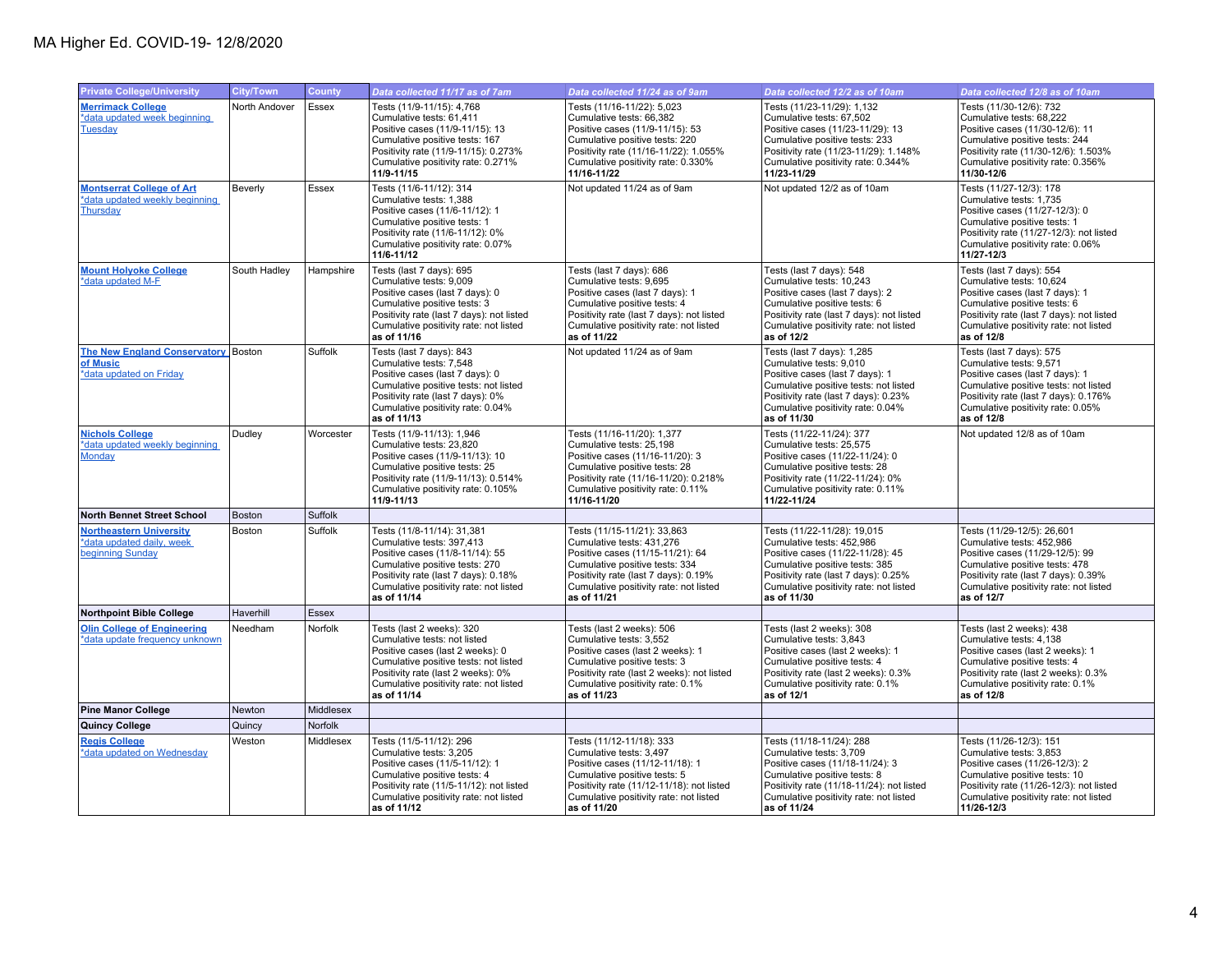| <b>Private College/University</b>                                                    | City/Town   | <b>County</b> | Data collected 11/17 as of 7am                                                                                                                                                                                                               | Data collected 11/24 as of 9am                                                                                                                                                                                                               | Data collected 12/2 as of 10am                                                                                                                                                                                                               | Data collected 12/8 as of 10am                                                                                                                                                                                                               |
|--------------------------------------------------------------------------------------|-------------|---------------|----------------------------------------------------------------------------------------------------------------------------------------------------------------------------------------------------------------------------------------------|----------------------------------------------------------------------------------------------------------------------------------------------------------------------------------------------------------------------------------------------|----------------------------------------------------------------------------------------------------------------------------------------------------------------------------------------------------------------------------------------------|----------------------------------------------------------------------------------------------------------------------------------------------------------------------------------------------------------------------------------------------|
| <b>Simmons University</b><br>*data updated weekly                                    | Boston      | Suffolk       | Tests (11/9-11/12): 325<br>Cumulative tests: 4,185<br>Positive cases (11/9-11/12): 0<br>Cumulative positive tests: 8<br>Positivity rate (11/9-11/12): not listed<br>Cumulative positivity rate: 0.19%<br>as of 11/12                         | Tests (11/13-11/17): 159<br>Cumulative tests: 4,344<br>Positive cases (11/13-11/17): 0<br>Cumulative positive tests: 8<br>Positivity rate (11/13-11/17): not listed<br>Cumulative positivity rate: 0.18%<br>as of 11/17                      | Not updated 12/2 as of 10am                                                                                                                                                                                                                  | Not updated 12/8 as of 10am                                                                                                                                                                                                                  |
| <b>Smith College</b><br>*data updated twice weekly                                   | Northampton | Hampshire     | Tests: not listed<br>Cumulative tests: 15,098<br>Positive cases ("since last update"): 1<br>Cumulative positive tests: 3<br>Positivity rate: not listed<br>Cumulative positivity rate: not listed<br>as of 11/17                             | Tests: not listed<br>Cumulative tests: 16,317<br>Positive cases ("since last update"): 1<br>Cumulative positive tests: 4<br>Positivity rate: not listed<br>Cumulative positivity rate: not listed<br>as of 11/24                             | Tests: not listed<br>Cumulative tests: 16,992<br>Positive cases ("since last update"): 0<br>Cumulative positive tests: 4<br>Positivity rate: not listed<br>Cumulative positivity rate: not listed<br>as of 12/1                              | Tests: not listed<br>Cumulative tests: 18,150<br>Positive cases ("since last update"): 0<br>Cumulative positive tests: 5<br>Positivity rate: not listed<br>Cumulative positivity rate: not listed<br>as of 12/8                              |
| <b>Springfield College</b><br>*data update frequency unknown                         | Springfield | Hampden       | Tests (11/9-11/12): 890<br>Cumulative tests: 18,512<br>Positive cases (11/9-11/12): 9<br>Cumulative positive tests: 60<br>Positivity rate (11/9-11/12): 1.011%<br>Cumulative positivity rate: 0.324%<br>as of 11/12                          | Tests (11/16): 185<br>Cumulative tests: 19,321<br>Positive cases (11/16): 5<br>Cumulative positive tests: 65<br>Positivity rate (11/16): 2.703%<br>Cumulative positivity rate: 0.336%<br>as of 11/16                                         | Tests (11/24): 52<br>Cumulative tests: 19,382<br>Positive cases (11/24): 0<br>Cumulative positive tests: 66<br>Positivity rate (11/24): 0%<br>Cumulative positivity rate: 0.341%<br>as of 12/2                                               | Tests (12/1): 52<br>Cumulative tests: 19,477<br>Positive cases (12/1): 0<br>Cumulative positive tests: 67<br>Positivity rate (12/1): 0%<br>Cumulative positivity rate: 0.344%<br>as of 12/8                                                  |
| <b>Stonehill College</b><br>*data updated weekly beginning<br>Monday                 | Easton      | Bristol       | Tests (11/9-11/13): 3,256<br>Cumulative tests: 38.730<br>Positive cases (11/9-11/13): 3<br>Cumulative positive tests: 26<br>Positivity rate (11/9-11/13): 0.12%<br>Cumulative positivity rate: 0.08%<br>11/9-11/13                           | Tests (11/16-11/20): 3,190<br>Cumulative tests: 41.920<br>Positive cases (11/16-11/20): 7<br>Cumulative positive tests: 26<br>Positivity rate (11/16-11/20): 0.28%<br>Cumulative positivity rate: 0.10%<br>11/16-11/20                       | Tests (11/23-11/24): 1,666<br>Cumulative tests: 35.386<br>Positive cases (11/23-11/24): 3<br>Cumulative positive tests: 36<br>Positivity rate (11/23-11/24): 0.19%<br>Cumulative positivity rate: 0.10%<br>11/23-11/24                       | Tests (11/30-12/3): 467<br>Cumulative tests: not listed<br>Positive cases (11/30-12/3): 0<br>Cumulative positive tests: not listed<br>Positivity rate (11/30-12/3): 0%<br>Cumulative positivity rate: 0.10%<br>11/30-12/3                    |
| <b>Suffolk University</b><br>*data update frequency unknown                          | Boston      | Suffolk       | Tests (last 7 days): 2,142<br>Cumulative tests: 32,272<br>Positive cases (last 7 days): 11<br>Cumulative positive tests: 63<br>Positivity rate (last 7 days): not listed<br>Cumulative positivity rate: 0.195%<br>as of 11/15                | Tests (last 7 days): 2,945<br>Cumulative tests: 35,948<br>Positive cases (last 7 days): 12<br>Cumulative positive tests: 78<br>Positivity rate (last 7 days): not listed<br>Cumulative positivity rate: 0.217%<br>as of 11/20                | Tests (last 7 days): 878<br>Cumulative tests: 36,822<br>Positive cases (last 7 days): 5<br>Cumulative positive tests: 83<br>Positivity rate (last 7 days): not listed<br>Cumulative positivity rate: 0.225%<br>as of 11/23                   | Tests (last 7 days): 2,034<br>Cumulative tests: 39,663<br>Positive cases (last 7 days): 15<br>Cumulative positive tests: 83<br>Positivity rate (last 7 days): not listed<br>Cumulative positivity rate: 0.262%<br>as of 12/4                 |
| <b>Tufts University</b><br>*data updated daily                                       | Medford     | Middlesex     | Tests (last 7 days): 15,192<br>Cumulative tests: 166,774<br>Positive cases (last 7 days): 21<br>Cumulative positive tests: 85<br>Positivity rate (last 7 days): 0.14%<br>Cumulative positivity rate: 0.05%<br>as of 11/14                    | Tests (last 7 days): 20,711<br>Cumulative tests: 189,379<br>Positive cases (last 7 days): 68<br>Cumulative positive tests: 155<br>Positivity rate (last 7 days): 0.30%<br>Cumulative positivity rate: 0.08%<br>as of 11/22                   | Tests (last 7 days): 17,144<br>Cumulative tests: 212,481<br>Positive cases (last 7 days): 16<br>Cumulative positive tests: 166<br>Positivity rate (last 7 days): 0.09%<br>Cumulative positivity rate: 0.08%<br>as of 11/30                   | Tests (last 7 days): 18,563<br>Cumulative tests: 227,929<br>Positive cases (last 7 days): 33<br>Cumulative positive tests: 200<br>Positivity rate (last 7 days): 0.17%<br>Cumulative positivity rate: 0.09%<br>as of 12/6                    |
| <b>Urban College of Boston</b>                                                       | Boston      | Suffolk       |                                                                                                                                                                                                                                              |                                                                                                                                                                                                                                              |                                                                                                                                                                                                                                              |                                                                                                                                                                                                                                              |
| <b>Wellsley College</b><br>*data updated M-F                                         | Wellesley   | Norfolk       | Tests (last 7 days): 4,124<br>Cumulative tests: not listed<br>Positive cases (last 7 days): 2<br>Cumulative positive tests: not listed<br>Positivity rate (last 7 days): not listed<br>Cumulative positivity rate: not listed<br>as of 11/15 | Tests (last 7 days): 2,046<br>Cumulative tests: not listed<br>Positive cases (last 7 days): 4<br>Cumulative positive tests: not listed<br>Positivity rate (last 7 days): not listed<br>Cumulative positivity rate: not listed<br>as of 11/22 | Tests (last 7 days): 3,463<br>Cumulative tests: not listed<br>Positive cases (last 7 days): 3<br>Cumulative positive tests: not listed<br>Positivity rate (last 7 days): not listed<br>Cumulative positivity rate: not listed<br>as of 12/2  | Tests (last 7 days): 4,036<br>Cumulative tests: 56,093<br>Positive cases (last 7 days): 4<br>Cumulative positive tests: 14<br>Positivity rate (last 7 days): not listed<br>Cumulative positivity rate: not listed<br>as of 12/6              |
| <b>Wentworth Institute of</b><br><b>Technology</b><br>*data update frequency unknown | Boston      | Suffolk       | Tests (last 7 days): 3,756<br>Cumulative tests: 28,715<br>Positive cases (last 7 days): 7<br>Cumulative positive tests: 39<br>Positivity rate (last 7 days): 0.19%<br>Cumulative positivity rate: not listed<br>as of 11/14                  | Tests (last 7 days): 3,562<br>Cumulative tests: 32,323<br>Positive cases (last 7 days): 10<br>Cumulative positive tests: 49<br>Positivity rate (last 7 days): 0.28%<br>Cumulative positivity rate: not listed<br>as of 11/21                 | Tests (last 7 days): 2,703<br>Cumulative tests: 35,887<br>Positive cases (last 7 days): 16<br>Cumulative positive tests: 68<br>Positivity rate (last 7 days): not listed<br>Cumulative positivity rate: not listed<br>as of 11/28            | Tests (last 7 days): 3,045<br>Cumulative tests: 38,045<br>Positive cases (last 7 days): 35<br>Cumulative positive tests: 92<br>Positivity rate (last 7 days): not listed<br>Cumulative positivity rate: not listed<br>as of 12/7             |
| <b>Western New England</b><br><b>University</b><br>*data update frequency unknown    | Springfield | Hampden       | Tests: not listed<br>Cumulative tests: 5,862<br>Positive cases ("this week"): 11<br>Cumulative positive tests: 34<br>Positivity rate: not listed<br>Cumulative positivity rate: not listed<br>as of 11/13                                    | Tests (last 7 days): not listed<br>Cumulative tests: 6,228<br>Positive cases (last 7 days): 14<br>Cumulative positive tests: 43<br>Positivity rate (last 7 days): not listed<br>Cumulative positivity rate: not listed<br>as of 11/20        | Tests (last 7 days): not listed<br>Cumulative tests: 6,862<br>Positive cases (last 7 days): not listed<br>Cumulative positive tests: 62<br>Positivity rate (last 7 days): not listed<br>Cumulative positivity rate: not listed<br>as of 12/1 | Tests (last 7 days): not listed<br>Cumulative tests: 6,986<br>Positive cases (last 7 days): not listed<br>Cumulative positive tests: 72<br>Positivity rate (last 7 days): not listed<br>Cumulative positivity rate: not listed<br>as of 12/4 |